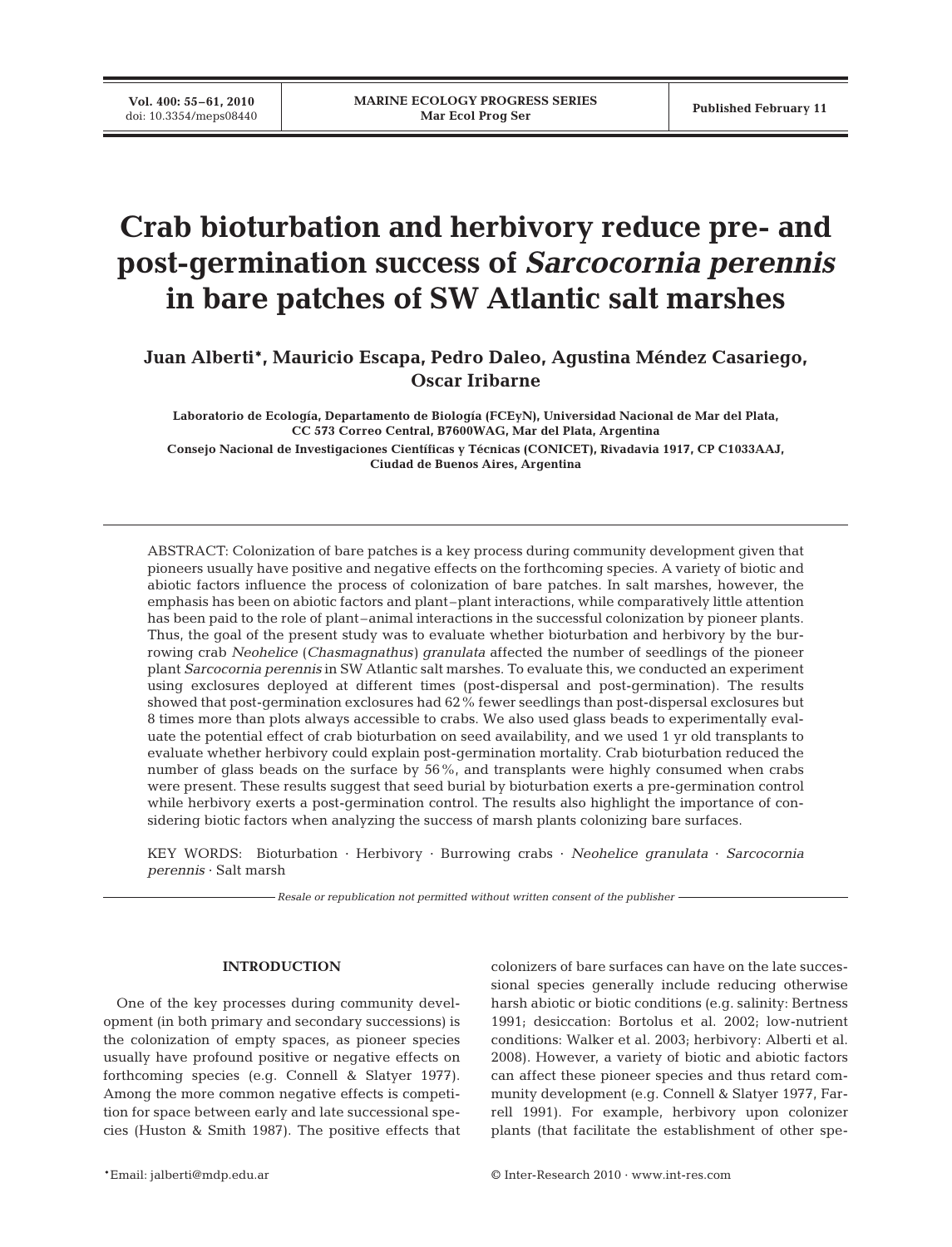cies) ended up reducing a primary succession after a volcanic eruption (Fagan & Bishop 2000). Also, ecosystem engineering processes (sensu Jones et al. 1994), such as bioturbation caused by shrimp, can reduce the colonization of bare patches by invasive seagrasses (Dumbauld & Wyllie-Echeverría 2003).

In salt marshes, pioneer plant species that colonize bare areas (generally by seeds) (Bertness & Ellison 1987, Bertness et al. 1992, Pennings & Bertness 2001) play a key role in the dynamic of these areas, facilitating the establishment of competitively dominant species, ultimately leading to the final closure of these patches (Bertness 1991, Pennings & Bertness 2001). Bioturbation can also exert strong influences on the dynamic of bare areas. For example, burrowing crabs can promote erosion in some marshes (Escapa et al. 2007), and polychaetes can dramatically reduce the colonization of tidal flats (Paramor & Hughes 2005). Recent evidence also shows the relevance of herbivory in marshes, being particularly important in the maintenance and expansion of bare areas (e.g. Silliman et al. 2005, Jefferies et al. 2006). However, when studying the process of colonization of bare areas, the emphasis has been on abiotic factors and plant–plant interactions, while comparatively less attention has been paid to the role of herbivores and bioturbators.

The SW Atlantic (from southern Brazil to northern Argentinean Patagonia) salt marshes are mainly vegetated by *Spartina densiflora*, *Spartina alterniflora*, and *Sarcocornia perennis* (e.g. Isacch et al. 2006). In some of these marshes, the presence of *Sarcocornia perennis* is essential to the successful establishment of *Spartina densiflora* (Alberti et al. 2008). The burrowing crab *Neohelice* (*Chasmagnathus*) *granulata* is the dominant herbivore in the lowest reaches of these marshes (Bortolus & Iribarne 1999, Alberti et al. 2007a). Simultaneously, this crab is an important bioturbator capable of removing up to 2.4 kg  $m^{-2} d^{-1}$  of marsh sediment to create and maintain burrows (Iribarne et al. 1997). Its burrowing activity can have positive or negative effects on marsh plants depending on the environmental context (Daleo & Iribarne 2009). Crabs oxygenate the finegrain sediments, facilitating the colonization of *Spartina densiflora* roots by arbuscular mycorrhizal fungi leading to increased plant productivity (e.g. Daleo et al. 2007). However, in certain coastal areas, they accelerate the expansion rate of tidal channels, increasing erosion in a *Sarcocornia perennis* salt marsh (Escapa et al. 2007).

In this context, the general goal of the present study was to evaluate the impact of herbivory and bioturbation by *Neohelice granulata* on the recruitment and survival of *Sarcocornia perennis* seedlings. In particular we evaluated whether: (1) crab presence reduced the number of *S*. *perennis* seedlings; (2) this effect was

pre- and/or post-germination; (3) seed burial could explain the pre-germination effect; and (4) herbivory was capable of increasing post-germination mortality of up to 1 yr old seedlings.

#### **MATERIALS AND METHODS**

**Study sites.** This study was conducted at 2 coastal lagoon salt marshes at Mar Chiquita, Argentina, (37° 44' 20'' S, 57° 25' 20'' W; 37° 44' 57'' S, 57° 26' 09'' W), and one at Bahía Blanca, Argentina, (38° 44' 02'' S, 62° 19' 07'' W) between April 2004 and August 2008. These marshes are irregularly flooded (10 to 15 times per month), and they are mainly vegetated by *Spartina densiflora*, *Spartina alterniflora*, and *Sarcocornia perennis* (Isacch et al. 2006), and densely populated by the burrowing crab *Neohelice granulata* (Bortolus & Iribarne 1999, Alberti et al. 2007a). At these sites, the first to colonize the mudflat is *Sarcocornia Perennis*, which grows in circular patches and facilitates the establishment of seedlings of the competitively dominant *Spartina densiflora* by reducing the impact of crab herbivory (Alberti et al. 2008). Each of the areas occupied by these 2 species extends for >600 m parallel to the shore, and is located on the edge between the *Spartina densiflora* marsh and the tidal flat. In these areas, there are up to 60 crabs  $m^{-2}$  (Botto et al. 2005), and >75% of the surface remains unvegetated.

**Role of crabs in control of** *Sarcocornia perennis* **seedling abundance.** To evaluate whether crab presence reduced the number of *Sarcocornia perennis* seedlings, we established 10 plots at unvegetated areas (50  $\times$  50 cm) at each of the 2 Mar Chiquita marshes and 20 plots at the Bahía Blanca marsh, directly following seed dispersal (during April 2004). Half of the units per site were assigned to control (unmanipulated) treatments, while the other half were assigned to crab exclosures  $(n = 5$  per treatment at both Mar Chiquita marshes, and  $n = 10$  at Bahía Blanca). Crab exclusion plots were surrounded by a 1 cm plastic mesh fence 40 cm high. Gastropods (Canepuccia et al. 2007) and all other invertebrates in the marsh easily passed through the mesh (A. Canepuccia & O. Iribarne unpubl. data). Even though vertebrate herbivores could be excluded by the cages, rodents forage at higher intertidal levels (A. Canepuccia & J. Alberti unpubl. data). Fish could also be excluded, but there are no herbivorous fish in this system (Cousseau et al. 2001). And although *Micropogonias furnieri* and *Pogonias cromis* can sometimes bioturbate the intertidal sediment when looking for prey, it occurs at much lower intertidal elevations (P. Martinetto pers. comm.). After 4 mo (August 2004) we counted the number of *S*. *perennis* seedlings per plot and compared the number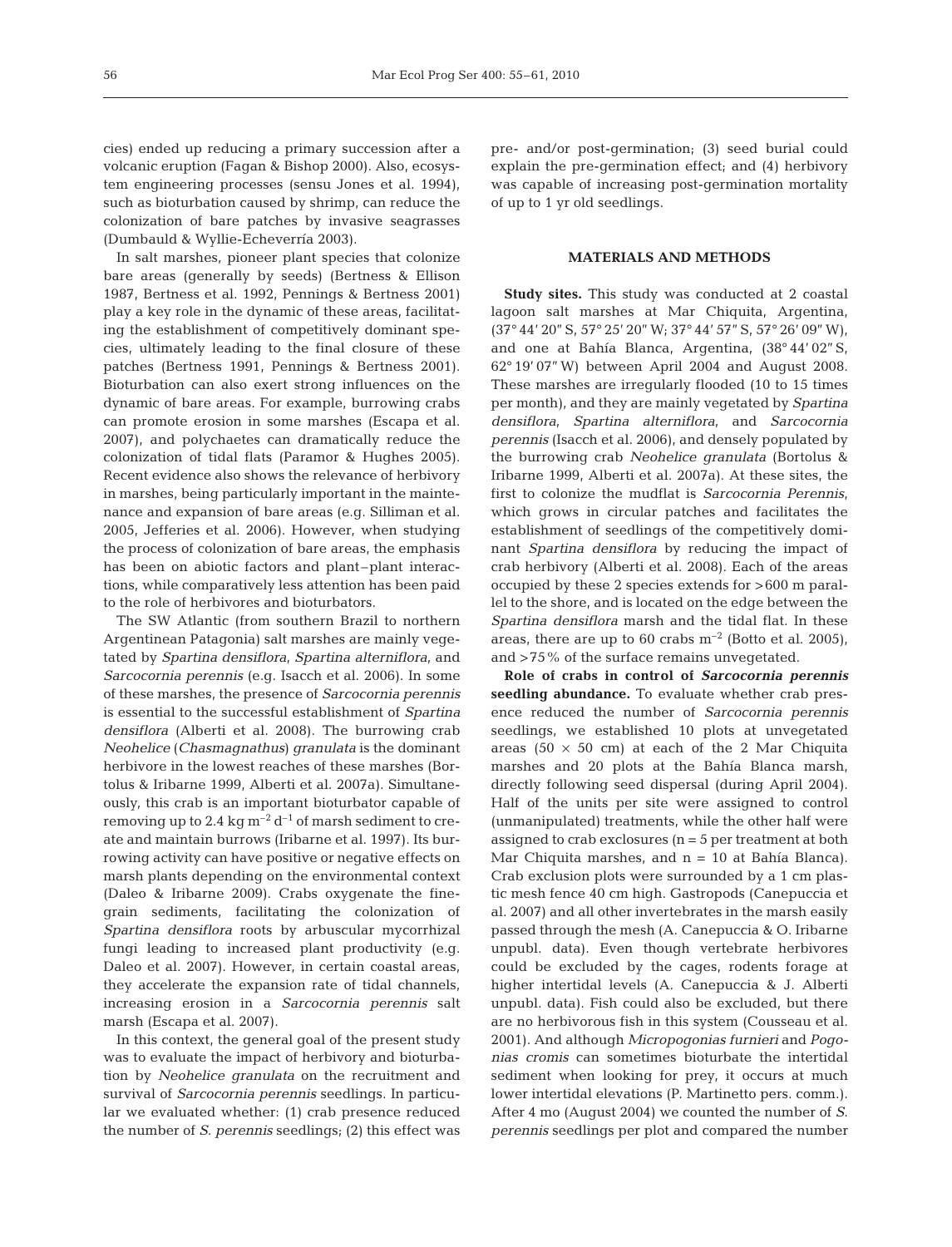of seedlings between treatments using a *t*-test for unequal variances (Welch approximation  $t_c$ ) for each site. The  $t_c$  is equal to the  $t$  value when sample sizes are the same, but degrees of freedom decrease as the difference between variances of the 2 groups increases (Zar 1999).

**Pre- and post-germination effects.** The negative impact of crabs on seedlings could be due to preand/or post-germination effects. To investigate these possibilities, we conducted another experiment at one Mar Chiquita marsh during 2005. We identified 20 plots at unvegetated areas  $(50 \times 50 \text{ cm})$  directly following seed dispersal that were randomly assigned to the following treatments  $(n = 5)$ : (1) post-dispersal exclosures (fences as described above, deployed directly following seed dispersal); (2) post-germination exclosures (deployed right after early seed germination); (3) cage controls (3 sided fences deployed right after seed dispersal); and (4) controls (unmanipulated plots). In August we counted the number of *Sarcocornia perennis* seedlings per plot, and finally we compared the number of seedlings between treatments using an ANOVA on log-transformed data (Zar 1999). Here and henceforth we used Tukey's test after significant ANOVA for *a posteriori* contrasts (Zar 1999).

**Role of seed burial in pre-germination control.** Bioturbators can affect seedling densities by burying seeds (Paramor & Hughes 2005). To evaluate whether this could be occurring in our system, we conducted an experiment using glass beads at one Mar Chiquita marsh. We established 15 unvegetated plots (50  $\times$ 50 cm) after seed dispersal that were randomly assigned to Treatments (1), (3) and (4), described in the subsection above  $(n = 5)$ . On the surface of each plot we evenly distributed 65 g of glass beads, the most similar to seeds in size and weight that we could find (mean  $\pm$  SD glass bead size: 0.575  $\pm$  0.076 mm diam.; glass bead weight:  $2.281 \pm 0.269$  mg; seed size:  $0.988 \pm$ 0.052 mm; seed weight:  $0.969 \pm 0.043$  mg). In August we collected samples from the sediment surface of each plot (5 cm diam.  $\times$  0.5 cm deep), then we sieved the samples and counted the number of glass beads per sample under 10× magnification. Finally we compared the number of glass beads between treatments using an ANOVA (Zar 1999). Given the differences in size and weight between beads and seeds, the results will only be used to show whether seed burial is a plausible mechanism.

**Role of herbivory in post-germination control.** To evaluate whether crab herbivory can reduce the survival of *Sarcocornia perennis* seedlings, we performed an experiment using transplants and exclosures at one Mar Chiquita salt marsh. We selected 40 *S*. *perennis* plants (approx. 1 yr old) from an adjacent and higher zone (without crabs), and we randomly assigned them to the following treatments  $(n =$ 10 per treatment): (1) control (unmanipulated plants); (2) transplant control (plants extracted and put back in); (3) with crabs (transplants moved to the experimental site described above, this paragraph); and (4) crab exclosures (transplants moved to the experimental site and surrounded by fences as explained in the above subsections). Transplants and the surrounding sediment ( $10 \times 10 \times 10$  cm) were carefully extracted using a shovel. The experiment started in September and lasted 2 wk, including the spring tides (because crabs consume plants mostly when under water) (Alberti et al. 2007b). At the end of this experiment we measured the maximum height and the number of branches of each transplant, and finally we compared both dependent variables between treatments using ANOVAs (one for each dependent variable) (Zar 1999).

#### **RESULTS**

# **Role of crabs in control of** *Sarcocornia perennis* **seedling abundance**

Crab presence reduced the number of *Sarcocornia perennis* seedlings by around 60% at Bahía Blanca  $(t_c = 2.8, df = 16, p < 0.05)$ , and between 90%  $(t_c = 4.2,$ df = 4, p < 0.05) and 95% at Mar Chiquita ( $t_c$  = 5.66, df = 4, p < 0.01; Fig. 1).

### **Pre- and post-germination effects**

Post-dispersal and post-germination exclosures revealed that crabs reduced the number of seedlings at



Fig. 1. *Sarcocornia perennis.* Number of seedlings per experimental plot  $(0.25 \text{ m}^2)$  in controls (black) and crab exclosures (gray) at 2 marshes at Mar Chiquita and 1 at Bahía Blanca. \*Significant differences ( $p < 0.05$ ) between treatments for a given study site. Data are mean + SE; data is shown prior to transformations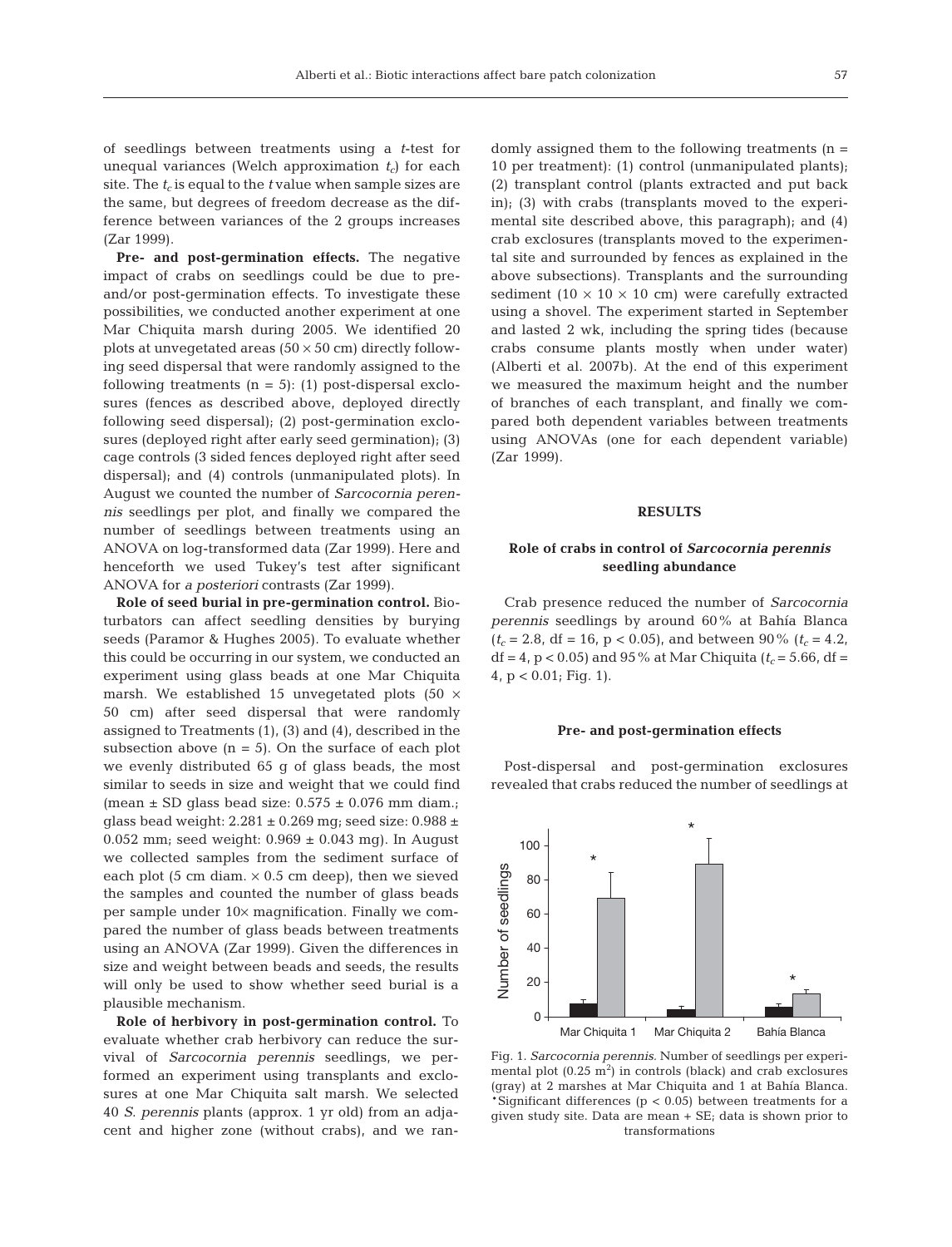both instances. Post-germination exclosures showed 62% fewer seedlings than post-dispersal exclosures, while control and cage control plots showed 88% fewer than post-germination and 95% fewer than postdispersal exclosures  $(F_{3,16} = 21.72, p < 0.001;$  Fig. 2).

#### **Role of seed burial in pre-germination control**

Crab presence and bioturbation activity strongly reduced the number of glass beads on the top 0.5 cm of the sediment. On average, controls and cage controls showed 56% fewer glass beads than exclosures  $(F_{2,12} =$ 5.95, p < 0.05; Fig. 3). There were no differences in the number of glass beads between control and cage control treatments (Tukey's test:  $p = 0.89$ ; Fig. 3).



Fig. 2. *Sarcocornia perennis.* Number of seedlings per experimental plot (0.25  $m^2$ ) with and without exclosures deployed after seed dispersal and after seed germination. Different letters denote significant differences between treatments. Control: unmanipulated plot; cage control: 3-sided fences deployed



Fig. 3. *Sarcocornia perennis.* Number of glass beads in the top layer (0.5 cm) of the sediment in plots with exclosures, without (control), or cage controls (3 sided fences).

## **Role of herbivory in post-germination control**

The experiment using transplants showed that crab herbivory can strongly affect the survival of seedlings up to 1 yr old. After only 15 d, crab herbivory reduced the maximum height of transplants by approx. 63% and the number of branches by approx. 83% (respectively,  $F_{3,36} = 4.16$ , p < 0.05;  $F_{3,36} = 14.89$ , p < 0.001; Fig. 4). There were no differences between control and transplant control treatments either in height (Tukey's test:  $p = 0.94$ ; Fig. 4) or in the number of branches (Tukey's test:  $p = 0.98$ ; Fig. 4). In fact, only 3 out of 10 transplants without exclosures were alive after those 2 wk, while 9 out of 10 survived inside exclosures.

#### **DISCUSSION**

Our results show that the crab *Neohelice granulata* can dramatically reduce the number of *Sarcocornia perennis* seeds that germinate, as well as their subsequent survival, by both bioturbation and herbivory. Results suggest that the mechanism involved in the control of seedlings after seed dispersal and before germination is seed burial by bioturbation, and that post-germination control involves herbivory. The study of these processes is of crucial importance to understand marsh functioning given that (1) many marshes are inhabited by bioturbators (e.g. Bertness 1985, Iribarne et al. 1997, Paramor & Hughes 2004, Jefferies et al. 2006); and (2) pioneer plants (such as *S*. *perennis*) play a key role in the dynamics of disturbancegenerated patches (Bertness & Ellison 1987) usually by



Fig. 4. *Sarcocornia perennis.* Maximum height (black) and number of live branches per plant (gray) in control (unmanipulated; high zone without crabs), transplant control (extracted and put back in; high zone without crabs), with crabs (transplanted to the experimental site), and crabs excluded (transplanted to the experimental site but with crabs excluded using a plastic fence) treatments. Letters denote significant differences between treatments comparing transplant height (lowercase letters) and number of branches (capital letters)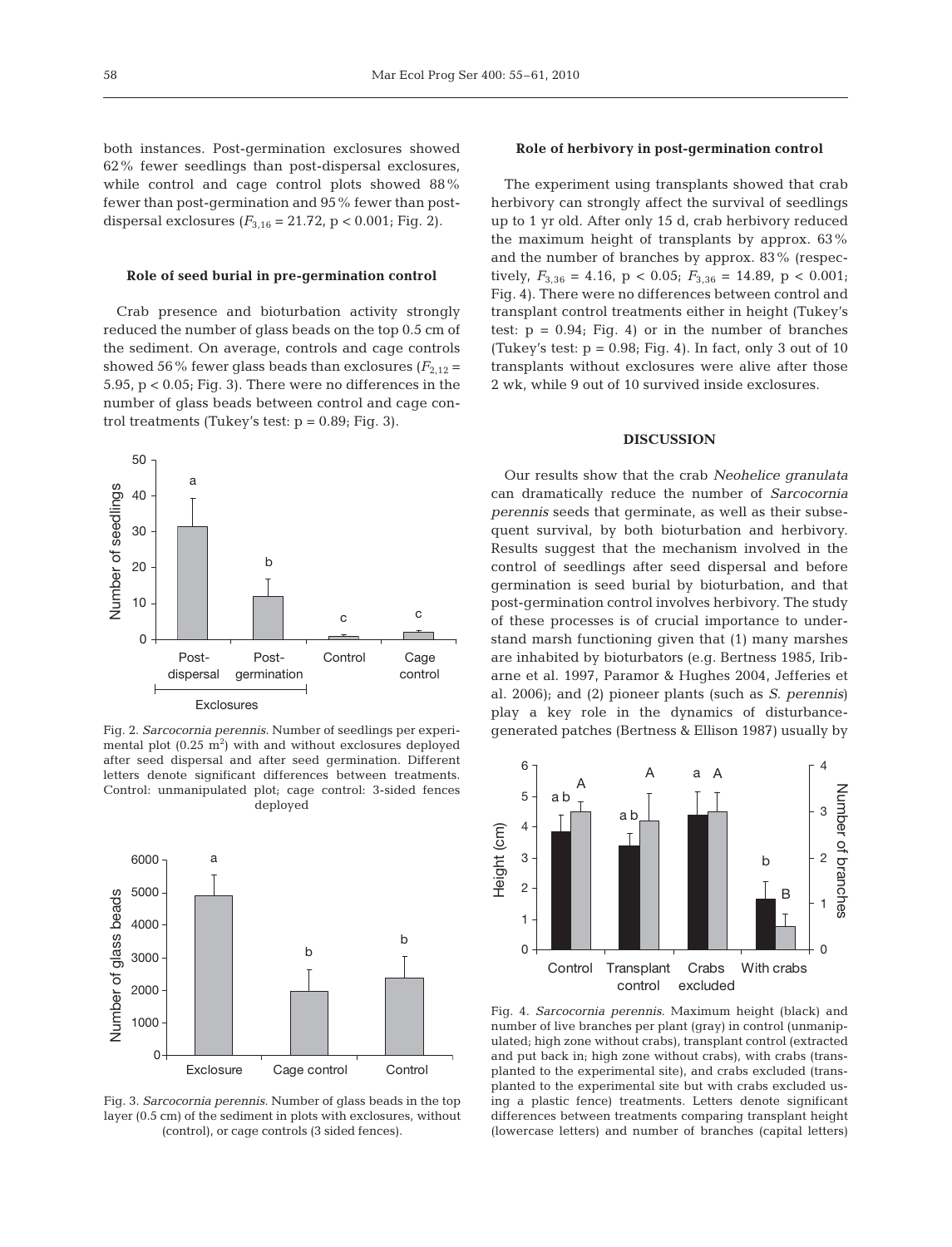reducing physical stress and thus permitting the course of successions and closure of these patches (Bertness 1991, Pennings & Bertness 2001).

## **Potential effects of bioturbators on the germination and seedling survival of marsh plants**

Many marshes throughout the world are inhabited by bioturbators. The polychaete *Nereis diversicolor* is found in Northern Europe and is an important source of mortality and erosion of *Salicornia* spp. salt marshes (Paramor & Hughes 2004, but see Morris et al. 2004). And it has been suggested that they can delay the colonization of bare surfaces through seed burial (Paramor & Hughes 2005). In Canada, when grubbing for roots and rhizomes, the lesser snow geese *Chen caerulescens caerulescens* destroy all vegetation cover and heavily disturb the sediment, producing extensive bare grounds that remain unvegetated for several decades (Jefferies et al. 2006). But bioturbators can also positively affect marsh plants: along the East Coast of United States, the fiddler crab *Uca pugnax* increases the productivity of *Spartina alterniflora* by oxygenating the sediment with their burrows (Bertness 1985). Similarly, the increased oxygenation caused by *Neohelice granulata* burrows is a possible cause of increased production of seeds by *Spartina densiflora* (Bortolus et al. 2004), and also facilitates the colonization of *Spartina densiflora* roots by mycorrhizal fungi, leading to higher plant productivity in southwestern Atlantic marshes (Daleo et al. 2007).

Sexual reproduction of marsh plants is considered to be unimportant for system functioning (Pennings & Bertness 2001). However, in certain contexts, such as the revegetation of large bare patches (Bertness 1991, Pennings & Bertness 2001) or the invasion of new habitats (suggested by Castillo et al. 2000), sexual reproduction can play an essential role. So much so that some marshes seem to be limited by the number of seeds, given that the artificial addition of seeds led to increased plant cover (Rand 2000). However, harsh abiotic conditions such as salinity or desiccation can dramatically reduce seedlings' success (Bertness et al. 1992, Bertness & Yeh 1994), and that is why positive interactions are so important during these early stages of development (Bertness & Yeh 1994, Callaway & Walker 1997). The present study highlights the importance of considering biological stress factors when analyzing the success of the sexual reproduction of marsh plants, especially if we take into account that many marshes throughout the world are inhabited by bioturbators that can have profound impacts on the dynamics of these systems.

Our results do not allow us to disentangle whether the pre-germination effect is due to bioturbation and/ or seed predation. However, the mounds produced by crabs, when they create and maintain burrows, contain a larger amount of *Spartina densiflora* seeds than the surrounding area (Canepuccia et al. 2008), suggesting that seed predation may not be very intense. This evidence, coupled with our experimental results showing that burial can be very important, makes us believe that most of the pre-germination effect is due to bioturbation and not due to seed predation. However, further experiments are needed to confirm this process.

# **Bioturbation, herbivory, and succession dynamics in bare areas**

Connell & Slatyer (1977) identified 3 models of succession during community development where early successional species can have either a positive (facilitation), neutral (tolerance), or negative (inhibition) effect on the establishment of later species. Regardless of the model, the current conception of plant secondary succession explains successional patterns as an effect of competitive replacement of colonizing species (i.e. fast-growing, high dispersers are the first to colonize disturbed zones but, after some time, they are replaced by slow-growing, competitively superior species that do not disperse so effectively; see Huston & Smith 1987, Tilman 1988). This bottom-up conception of secondary succession is based on the trade-offs between dispersion capacity and competitive capacity (Tilman 1988). Nevertheless, there is growing evidence that consumers can have great effects on plant successions (Schmitz et al. 2006), thus affecting plant community structure and species diversity (Buschmann et al. 2005). The impact of herbivores on the succession rates and community development varies depending on herbivore preferences and the succession model (Farrell 1991). Selective foraging can greatly decrease the biomass of target species and, when competitively superior species are preferred, herbivory is expected to slow down the succession (Farrell 1991) and to increase plant diversity by creating temporal gaps or decreasing dominant plant growth, preventing less competitive species from being overgrown (Olff & Ritchie 1998).

In related systems such as rocky shores, mangroves, and marshes, for example, herbivores can determine the final composition of species in those formerly bare areas (Farrell 1991, Clarke & Kerrigan 2002, Bromberg Gedan et al. 2009). In addition to herbivory, bioturbation can also have profound impacts during the course of successions that start in bare areas. In seagrass beds and marshes, bioturbation can prevent plant colonization of bare areas, acting mostly during the seedling phase (Dumbauld & Wyllie-Echeverría 2003, Paramor & Hughes 2005). Similarly, in our study system, *Sarco-*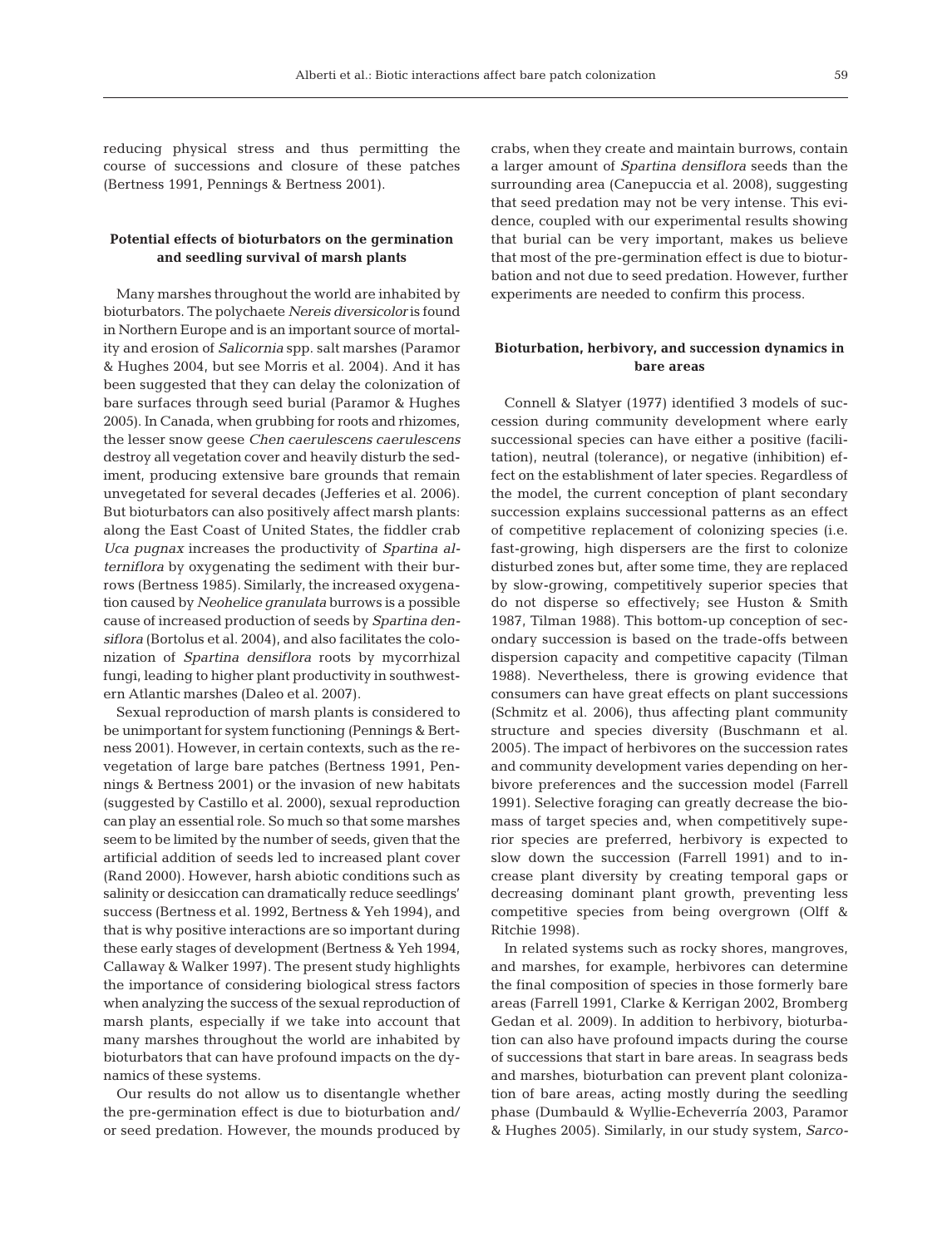*cornia perennis* colonizes the mudflat and facilitates the establishment (through seedlings) of the competitively dominant *Spartina densiflora* by reducing the impact of crab herbivory (Alberti et al. 2008). This facilitative succession is essential for the expansion of the *Spartina densiflora* marsh onto the mudflat, as the asexual expansion is extremely slow due to a combination of both physical stress and crab herbivory (Alberti et al. in press). However, these results are not universal, as similar species in different environmental scenarios may not have the same impacts. For example, grazing has long been recognized as a key factor in the dynamic of bare areas along rocky shores (Farrell 1991); however, extremely harsh abiotic conditions can preclude grazing (Bertness et al. 2006). Similarly, in salt marshes, herbivory can prevent the colonization of bare areas by *Spartina densiflora* only when physical stress is not very intense (Alberti et al. in press).

#### **Consequences of limiting pioneer plants**

In environments of high biological or physical stress, pioneer plants usually play a key role for the rest of the community, facilitating the establishment of late-successional species (Connell & Slatyer 1977, Fagan & Bishop 2000, Pennings & Bertness 2001). For example, wrack deposition frequently occurs in marshes, killing Alberti J, Montemayor D, Álvarez F, Méndez Casariego A ➤ the underlying vegetation and thus forming large bare patches (Brewer et al. 1998) that sometimes become hypersaline (Bertness 1991, Pennings & Bertness 2001). Asexual colonization of these bare patches is extremely slow (Bertness 1991), and then a fast closure can only occur when pioneer plants (tolerant to harsh abiotic conditions) colonize these patches and facilitate the establishment of other species through changes in the physical environment (Bertness & Ellison 1987, usually show these disturbance-generated patches that are completely recovered in a couple of years, largely due to the sexual reproduction of marsh plants (Bertness & Ellison 1987). However, at the middle marsh of the Mar Chiquita coastal lagoon, these patches can remain completely bare for more than 5 yr (J. Alberti unpubl. data). Even though the causes were not evaluated, it is possible that bioturbation combined with herbivory delays the recolonization of these bare patches. Analogous situations occur in many other stressful environments. For example, herbivore insects retard the expansion of a N-fixing pioneer plant at Mount St. Helens in the United States, delaying the recovery of the disturbed areas (Fagan & Bishop 2000). Along rocky shores, the consumption of colonizers affects the successional speed and can lead to completely different communities (Farrell 1991). Asexual

reproduction is not as efficient as sexual reproduction in the recovery of disturbed areas in physically stressful environments such as salt marshes (Pennings & Bertness 2001). Even though we did not evaluate it here, biological stress may reduce the efficiency of sexual reproduction, comparatively increasing the importance of not-so-efficient asexual reproduction, and thus delaying full recovery. Clearly, limiting the settlement of pioneer species has consequences than can go much further than the direct interaction between the bioturbator/ herbivore and the plant, given that it will probably affect the dynamic of the system.

*Acknowledgements.* We thank H. Solari and A. García Coni for help in the field, E. Fanjul and C. S. B. Costa for their useful ideas and new insights, and R. Osman and 2 anonymous reviewers for valuable suggestions on earlier versions of this manuscript. J.A., A.M.C., and P.D. were supported by postdoctoral scholarships from CONICET. This project was supported grants to O.I. from Universidad Nacional de Mar del Plata, Fundación Antorchas, FONCyT (PICT-2007-01272), and CONICET (PIP 112-200801-00174).

#### LITERATURE CITED

- ► Alberti J, Escapa M, Daleo P, Iribarne O, Silliman B, Bertness M (2007a) Local and geographic variation in grazing intensity by herbivorous crabs in SW Atlantic salt marshes. Mar Ecol Prog Ser 349:235–243
- and others (2007b) Changes in rainfall pattern affect crab herbivory rates in a SW Atlantic salt marsh. J Exp Mar Biol Ecol 353:126–133
- Alberti J, Escapa M, Iribarne O, Silliman B, Bertness M (2008) ➤ Crab herbivory regulates plant facilitative and competitive processes in Argentinean marshes. Ecology 89: 155–164
	- Alberti J, Méndez Casariego A, Daleo P, Fanjul E, Silliman B, Bertness M, Iribarne O (in press) Abiotic stress mediates top-down and bottom-up control in a Southwestern Atlantic salt marsh. Oecologia. doi:10.1007/s00442-009- 1504-9
- Bertness 1991). Northwestern Atlantic coastal marshes Bertness MD (1985) Fiddler crab regulation of *Spartina* ➤ *alterniflora* production on a New England salt marsh. Ecology 66:1042–1055
	- ▶ Bertness MD (1991) Interespecific interactions among high marsh perennials in a New England salt marsh. Ecology 72:125–137
	- ▶ Bertness MD, Ellison AM (1987) Determinants of pattern in a New England salt marsh plant community. Ecol Monogr 57:129–147
	- ▶ Bertness MD, Yeh SM (1994) Cooperative and competitive interactions in the recruitment of marsh elders. Ecology 75:2416–2429
	- ► Bertness MD, Gough L, Shumway SW (1992) Salt tolerances and the distribution of fugitive salt marsh plants. Ecology 73:1842–1851
	- ► Bertness MD, Crain CM, Silliman BR, Bazterrica MC, Reyna MV, Hidalgo F, Farina JK (2006) The community structure of western Atlantic Patagonian rocky shores. Ecol Monogr 76:439–460
	- ▶ Bortolus A, Iribarne O (1999) Effects of the SW Atlantic burrowing crab *Chasmagnathus granulata* on a *Spartina* saltmarsh. Mar Ecol Prog Ser 178:79–88